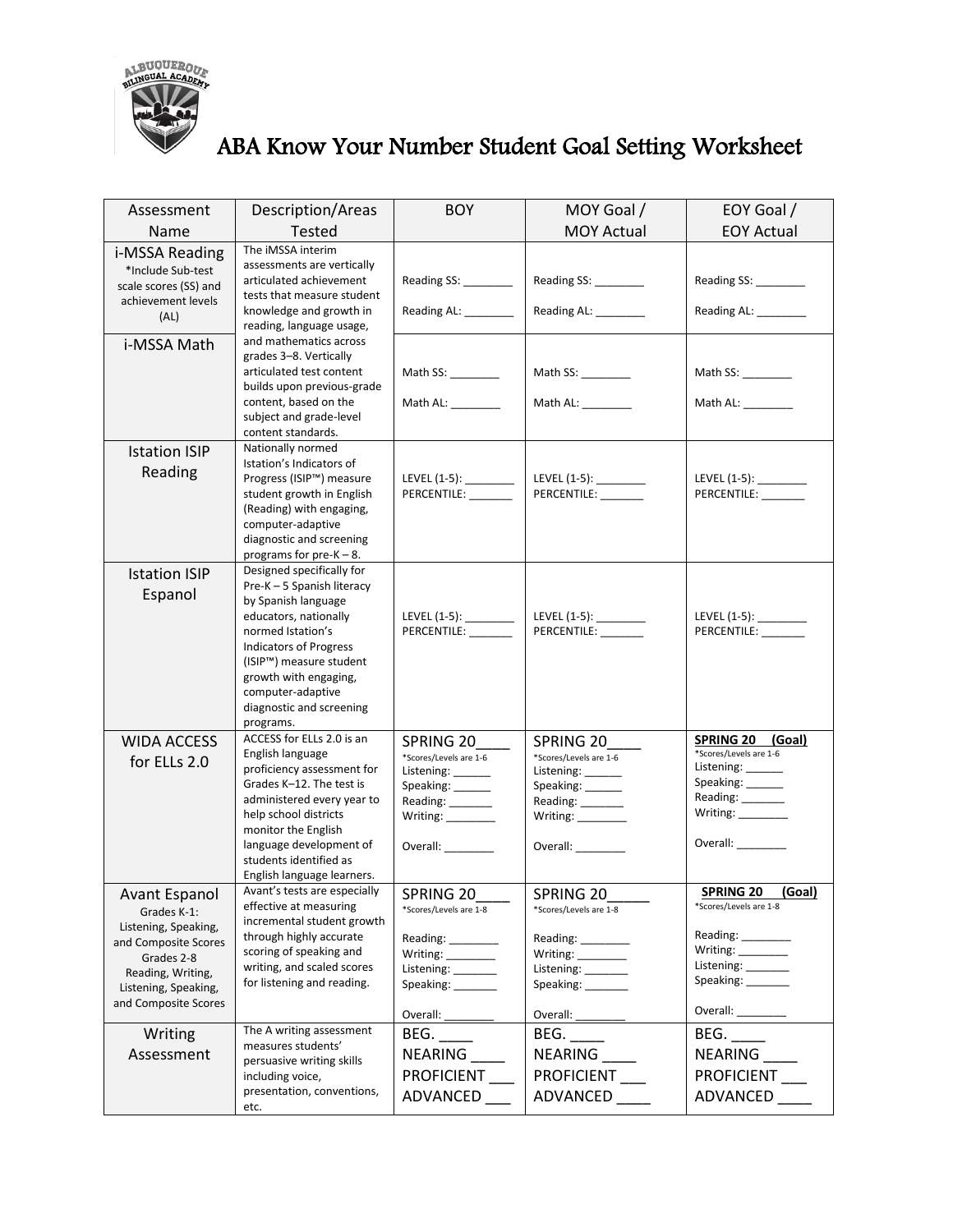

## ABA Know Your Number Student Goal Setting Worksheet

## SY 20\_\_\_\_-20\_\_\_\_ STUDENT GOAL SETTING REFLECTION/SUMMARY

| <b>Assessment Name</b>             | Description/Areas                                                                                                                                                                                                                                                     | <b>MOY</b> Met Goal    | <b>EOY</b> Met Goal | EOY Reflection /   |
|------------------------------------|-----------------------------------------------------------------------------------------------------------------------------------------------------------------------------------------------------------------------------------------------------------------------|------------------------|---------------------|--------------------|
|                                    | <b>Tested</b>                                                                                                                                                                                                                                                         | Y or N?                | Y or N?             | <b>Action Plan</b> |
| i-MSSA Reading                     | The iMSSA interim<br>assessments are vertically<br>articulated achievement tests<br>that measure student<br>knowledge and growth in                                                                                                                                   |                        |                     |                    |
| i-MSSA Math                        | reading, language usage, and<br>mathematics across grades 3-<br>8. Vertically articulated test<br>content builds upon previous-<br>grade content, based on the<br>subject and grade-level<br>content standards.                                                       |                        |                     |                    |
| <b>Istation ISIP Reading</b>       | Nationally normed Istation's<br>Indicators of Progress (ISIP™)<br>measure student growth in<br>English (Reading) with<br>engaging, computer-adaptive<br>diagnostic and screening<br>programs for $pre-K - 8$ .                                                        |                        |                     |                    |
| <b>Istation ISIP Espanol</b>       | Designed specifically for Pre-K<br>- 5 Spanish literacy by Spanish<br>language educators, nationally<br>normed Istation's Indicators of<br>Progress (ISIP™) measure<br>student growth with engaging,<br>computer-adaptive diagnostic<br>and screening programs.       |                        |                     |                    |
| WIDA ACCESS for<br><b>ELLs 2.0</b> | ACCESS for ELLs 2.0 is an<br>English language proficiency<br>assessment for Grades K-12.<br>The test is administered every<br>year to help school districts<br>monitor the English language<br>development of students<br>identified as English language<br>learners. | 20                     | MET GOAL? Y OR N    |                    |
| <b>Avant Espanol</b>               | Avant's tests are especially<br>effective at measuring<br>incremental student growth<br>through highly accurate<br>scoring of speaking and<br>writing, and scaled scores for<br>listening and reading                                                                 | MET GOAL? Y OR N<br>20 |                     |                    |
| <b>Writing Assessment</b>          | The ABA writing assessment<br>measures students' persuasive<br>writing skills including voice,<br>presentation, conventions,<br>etc.                                                                                                                                  |                        |                     |                    |